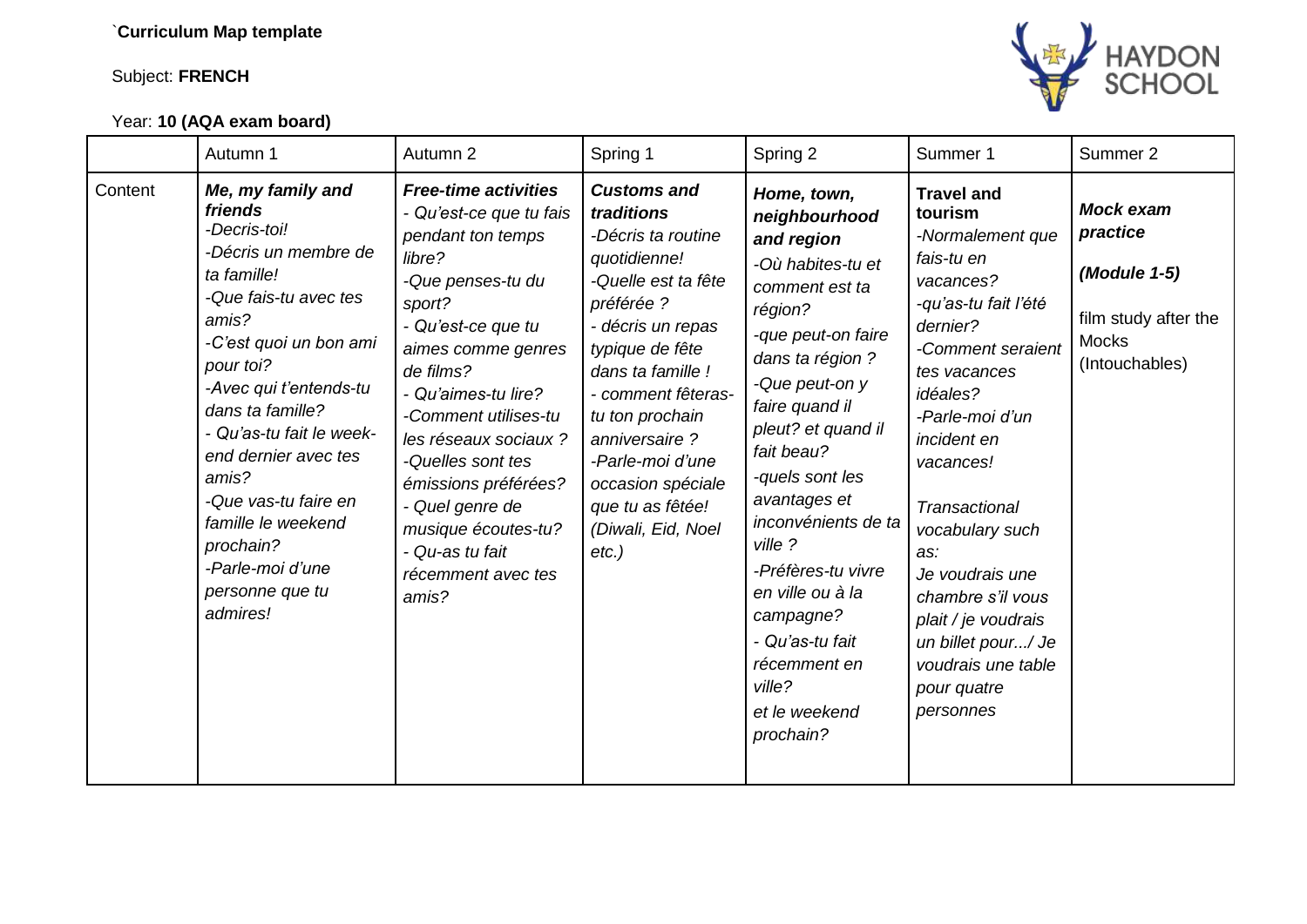| Knowledge        | -Revising family and<br>describing oneself and<br>people<br>- Talking about friends<br>and what makes a good<br>friend<br>- Talking about family<br>relationships<br>-talking about people<br>we admire                                               | Talking about general<br>free time activities/<br>expressing opinions<br>about sport/ giving<br>views about films, TV<br>programmes, music/<br>talking about online<br>life | -describing daily<br>routine<br>-Talking about food<br>for special<br>occasions<br>- Describing family<br>celebrations<br>-Describing<br>festivals and<br>traditions | -Describing where<br>people live<br>- opinions about<br>town and<br>countryside<br>- Discussing what<br>to see and do<br>-Discussing plans<br>in town<br>-what we recently<br>did in town | -Talking about<br>holidays (past,<br>present and future)<br>-Talking about an<br>ideal holiday<br>-Talking about<br>holiday disasters | Revising vocab<br>based on myself,<br>self, family/ leisure<br>activities/ customs<br>and traditions/ in<br>town/travel and<br>tourism   |
|------------------|-------------------------------------------------------------------------------------------------------------------------------------------------------------------------------------------------------------------------------------------------------|-----------------------------------------------------------------------------------------------------------------------------------------------------------------------------|----------------------------------------------------------------------------------------------------------------------------------------------------------------------|-------------------------------------------------------------------------------------------------------------------------------------------------------------------------------------------|---------------------------------------------------------------------------------------------------------------------------------------|------------------------------------------------------------------------------------------------------------------------------------------|
| <b>Skills</b>    | -Adjectival agreement<br>-The present tense<br>-Possessive adjectives<br>-Using different<br>pronouns and giving<br>opinions about people<br>-revising the perfect<br>tense and near future<br>tense<br>-Using questions to<br>structure your writing | -using Depuis +<br>present tense<br>-using irregular verbs<br>in the present tense<br>-using negatives<br>-using the<br>comparatives<br>-more on the perfect<br>tense       | - Modal verbs<br>pouvoir and devoir<br>-venir de $+$ inf.<br>-using a<br>combination of<br>tenses<br>- translation into<br>French                                    | -Including opinions<br>and reasons<br>- using the pronoun<br>y<br>- using on peut/ on<br>ne peut pas<br>- Using negatives<br>- Listening for<br>synonyms                                  | -question words for<br>role play<br>-describing a photo<br>about travelling                                                           | -Using different<br>time frames:<br>present, past,<br>future, conditional                                                                |
| Key<br>Questions | -what details are<br>important when writing<br>a paragraph?<br>-what key-words are<br>important when reading<br>a text?                                                                                                                               | -what do you need to<br>include during a<br>conversation?<br>-what words do you<br>find challenging to<br>pronounce?<br>-what are the                                       | - difference<br>between English<br>and French modal<br>verbs?<br>- how do you<br>extend sentences?                                                                   | -how do you<br>analyse a card<br>during a picture-<br>based discussion?<br>-what are the main<br>question words to<br>remember?                                                           | -what are the main<br>question words to<br>remember?<br>- what are the<br>instructions to<br>follow for a role<br>play card?          | -What is a good<br>piece of writing?<br>- What strategies<br>do you use for<br>reading/listening?<br>- thinking skills<br>about personal |